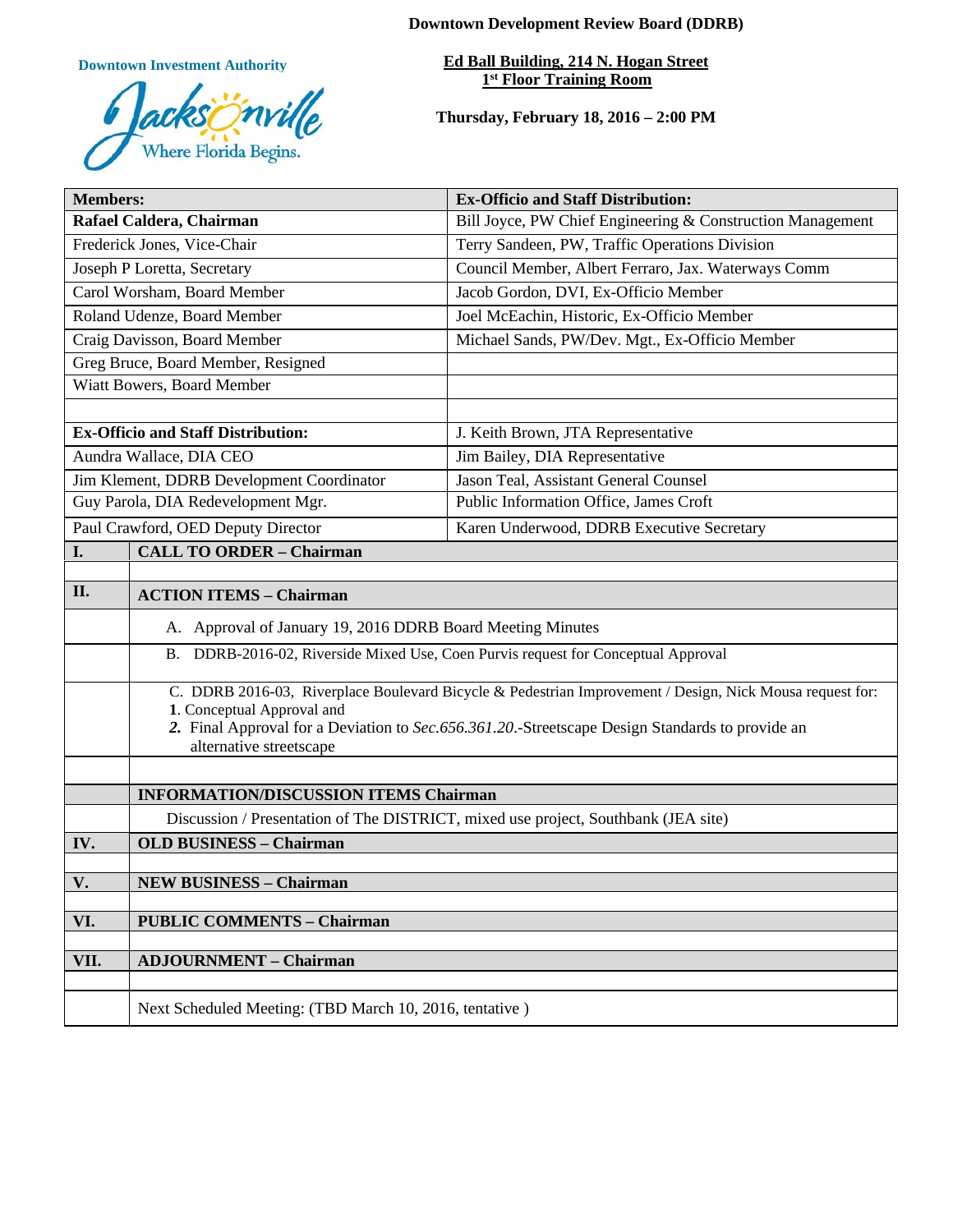

**Downtown Investment Authority Downtown Development Review Board (DDRB)** 

**Ed Ball Building, 214 North Hogan Street 1st Floor, Training Room**

*Thursday, February 18, 2016 - 2:00 p.m.*

#### *MEETING* **MINUTES**

**Board Members Present:** Chair R. Caldera, Vice Chair F. Jones, Secretary J. Loretta, W. Bowers, C. Davisson, R. Udenze

**Board Members Not Present:** C. Worsham

**DIA Board Members Present:** Chair J. Bailey

**DIA Staff Present:** Aundra Wallace, DIA Chief Executive Officer; Guy Parola, Redevelopment Manger; Jim Klement, Staff Liaison; and Karen Eiland, Executive Secretary

**Representing Office of City Council: None**

**Representing Office of the Mayor:** Dr. Johnny Gaffney, Boards & Commissions Liaison

**Representing Office of General Counsel:** Jason Teal

#### **I. CALL TO ORDER**

Chairman Caldera convened the meeting with a quorum present and called the meeting to order at approximately 2:05 p.m.

Chairman Caldera asked anyone wishing to speak on a particular project to complete a public speaker card and reminded Board members to disclose if they had any ex-parte communication with any of the applicants presenting projects today or conflicts of interest prior to the item being addressed by the Board.

# **II. ACTION ITEMS**

# **A. APPROVAL of the January 19, 2016 DDRB BOARD MEETING MINUTES**

# **A MOTION WAS MADE BY BOARD MEMBER LORETTA AND SECONDED BY BOARD MEMBER UDENZE APPROVING THE JANUARY 19, 2016 DDRB MEETING MINUTES. THE MOTION PASSED UNANIMOUSLY 6-0.**

# **B. DDRB 2016-02, RIVERSIDE MIXED USE REQUEST FOR CONCEPTUAL APPROVAL.**

Mr. Klement reviewed the staff report dated February 18, 2016 for DDRB Application 2016-02 request for conceptual approval for the proposed residential and retail mixed use project.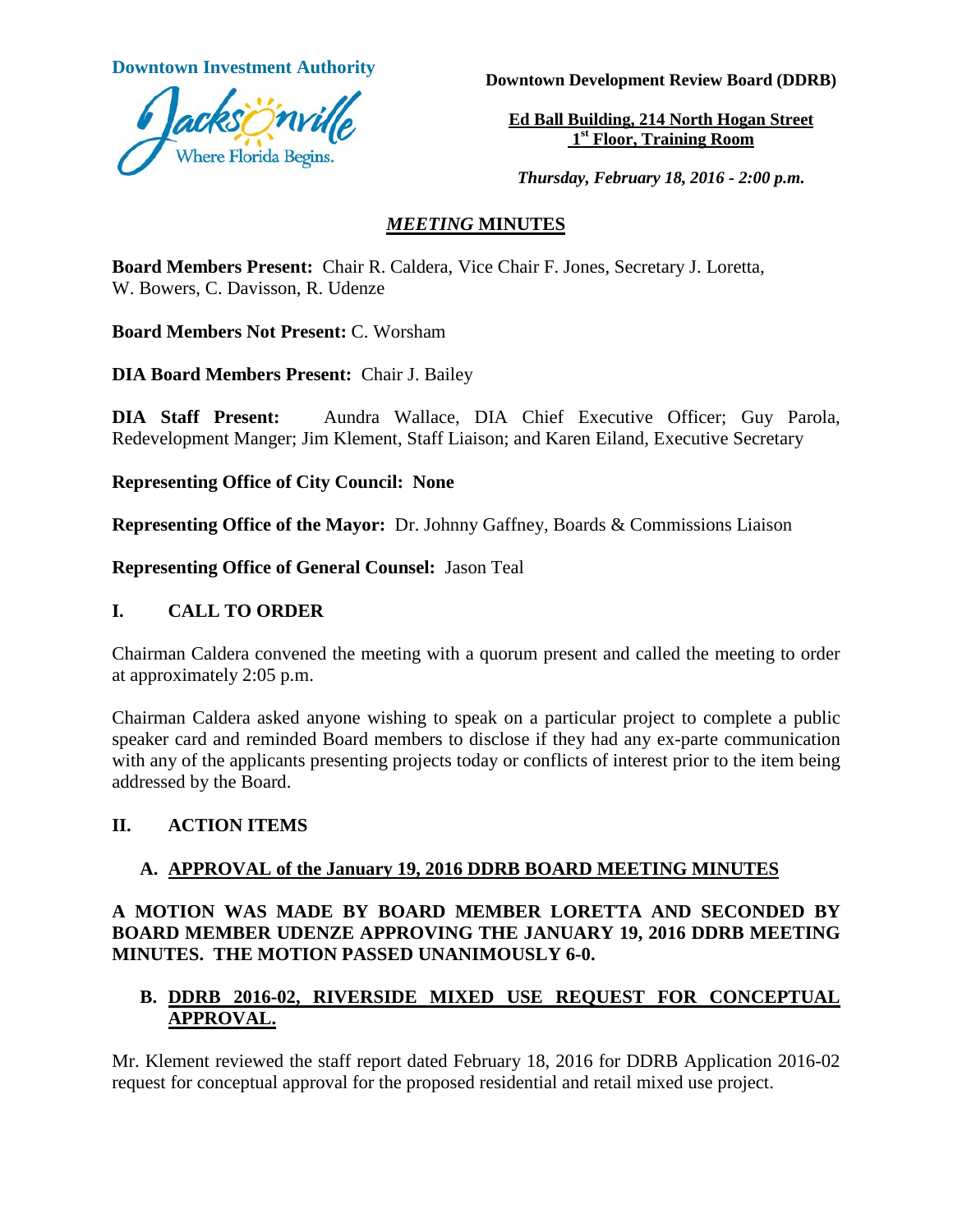Downtown Development Review Board (DDRB) February 18, 2016 Page 2 of 4

Board Member Davisson recused himself as the developer is one of his clients.

Coen Purvis provided a presentation. Neil Gray provided the design concepts and was available to answer any questions.

Chairman Caldera called for comments from the public and noted that no requests to speak were received.

The Board Members made relevant comments.

# **A MOTION WAS MADE BY BOARD MEMBER BOWERS AND SECONDED BY BOARD MEMBER LORETTA APPROVING DDRB 2016-02, RIVERSIDE MIXED USE REQUEST FOR CONCEPTUAL REVIEW**

- **1. The developer shall receive a deviation from** *Sec.656.361.14. - River Views and Height of Buildings and Structures* **to exceed a 60 foot building height limitation, prior to Final Approval from the DDRB.**
- **2. The developer shall receive a deviation from** *Sec.656.361.1.-Off-Street Parking Overlay* **to reduce the required parking from the required 416 vehicle parking spaces to provide 350 vehicle parking spaces, prior to Final Approval from the DDRB.**
- **3. The developer shall receive a deviation from Sec.656.361.20. - Streetscape Design Standards to provide an alternative streetscape design on Riverside Avenue and Jackson Street and Magnolia Street prior provide additional drawings and specifications clarifying compliance and improvements to Streetscapes prior to Final Approval from the DDRB.**

**Please note**: the Board also requested that the applicant provide particular attention to providing clarifying information regarding the following items in future presentations: color scheme of final exterior finishes, shared parking issues, plaza design on the Riverside Avenue frontage, relationship of existing multifamily building in context to the proposed building and the spatial relationship and distances between the existing and proposed buildings, and on street parking opportunities.

**THE MOTION PASSED 5-0-1 (Board Member Davisson recused).**

# C. **DDRB 2016-03 RIVERPLACE BOULEVARD BICYCLE & PEDESTRIAN IMPROVEMENT/DESIGN, NICK MOUSA REQUEST FORCONCEPTUAL APPROVAL**

Jim Klement reviewed the staff report dated February 18, 2016 for DDRB Application 2016-03 request for conceptual review.

Nicholas Mousa, Managing Principal, JBC Planning & Engineering, LLC provided a presentation along with Peter Sechler, Community Solutions Group.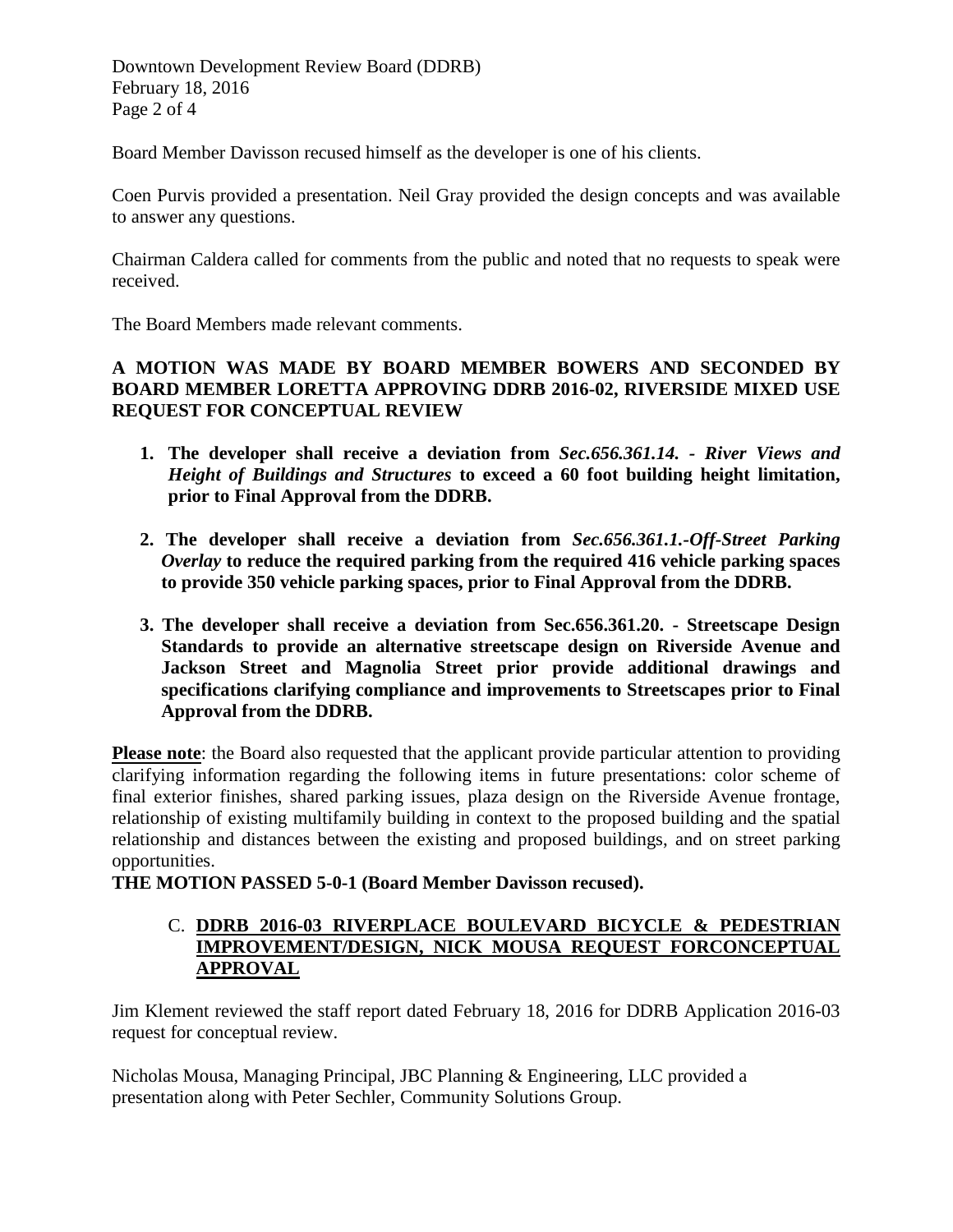Chairman Caldera called for comments from the public and noted that no requests to speak were received.

The Board Members made relevant comments.

Board Member Bowers was excused at 3:25 p.m.

Jim Klement stated that the recommendation from staff was for a conceptual approval as the final approval would not be addressed at this time and presented at a future date

**A MOTION WAS MADE BY BOARD MEMBER UDENZE AND SECONDED BY BOARD MEMBER DAVISSON APPROVING CONCEPTUAL APPROVAL FOCUSING ON THE STREETSCAPE AND ALTERNATIVE IMPROVEMENTS INCLUDING WAYFINDING, PUBLIC ART, TRANSIT LANES, LANE WIDTH DESIGNS, BIKE LANES, SIDEWALK TREATMENTS, AND MUCH MORE, PROPOSING A UNIQUE REDESIGN FOR THAT PORTION OF RIVERPLACE BOULEVARD. THE MOTION PASSED UANIMOUSLY 5-0.** 

The Board recessed at 3:45 p.m. and resumed the meeting at 3:50 p.m.

Chairman Caldera was excused at 3:45 and Vice Chairman Jones proceeded as the Chair during his absence.

# **III. INFORMATION/DISCUSSION ITEMS**

Presentation of The DISTRICT, mixed use project, Southbank (JEA Site)

Michael Munz, President Dalton Agency, Mike Balanky, President of Chase Properties and Kent Knight Design Architect for Project provided a presentation.

Jason Teal advised the Board that this project was provided for information. He also informed the Board that the clients will return in terms of conceptual and final review at a later date.

The Board asked questions related to the project.

CEO Wallace proposed to include a Master Design book to be approved by the Board so the development team would not have to continuously come back through the DDRB process.

Jason Teal stated that the Ordinance Code specifies how to deal with multi-phased developments.

#### **IV. OLD BUSINESS**

Chairman Caldera inquired about the Design Guidelines Standards.